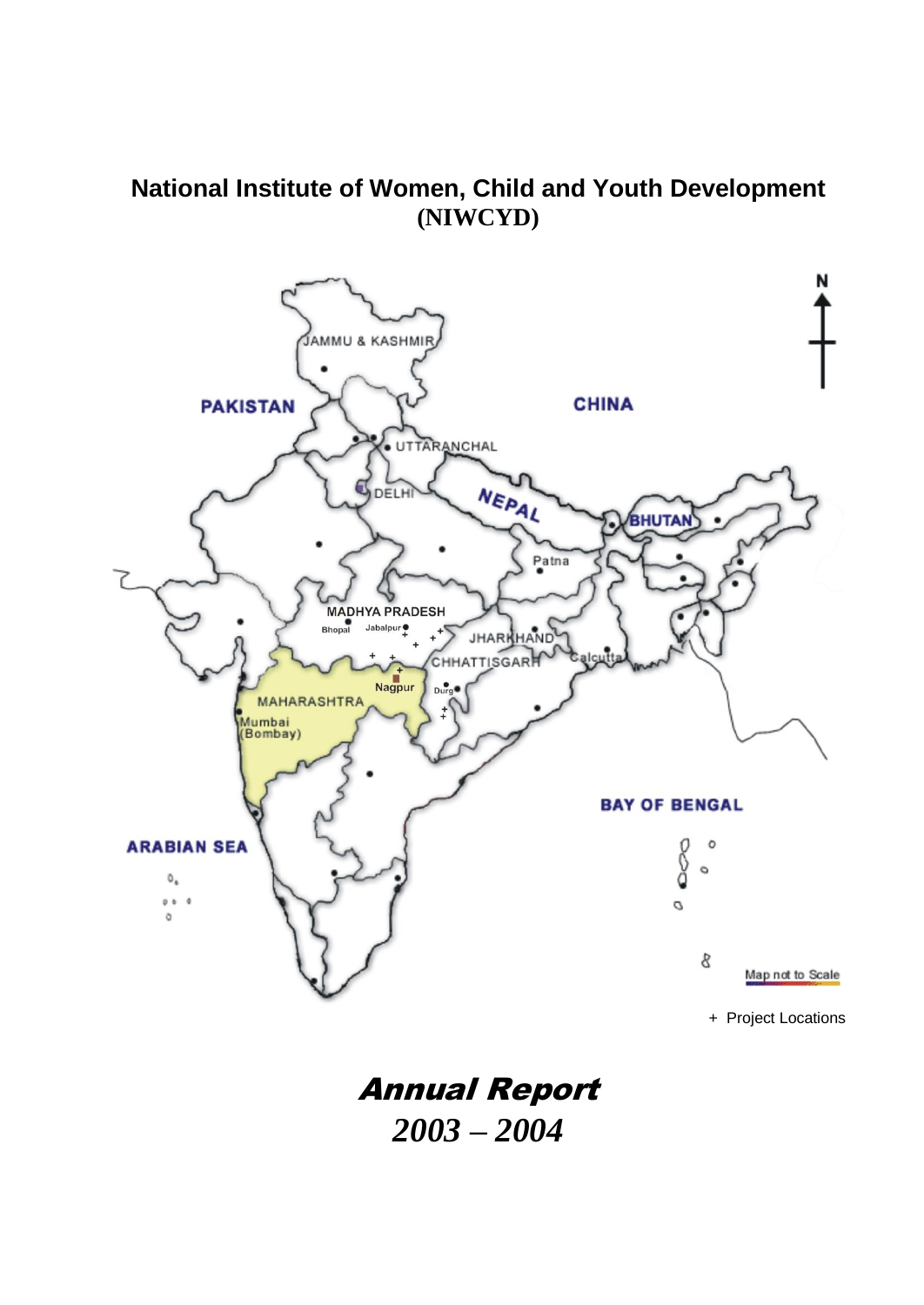#### **Introduction :**

National *Institute* of Women, Child and Youth Development (NIWCYD) was established in 1982 and registered under the Society Registration Act 1860 in the year 1985. The organization is of an all India character. Presently it is working in three states viz. Maharashtra, Madhya Pradesh and Chhatisgarh. The major programmes of the organization are going on in remote and tribal pockets of Madhya Pradesh and Chhatisgarh.

The objectives of the Institute are :

- working for overall development of women, children and youth and empowering them for the purpose of obtaining their participation in the process of their own development,
- developing skills and leadership potential of rural and tribal youth,
- **EXED** improving self sufficiency of people living in remote areas of the country by their social and political empowerment through Panchayat Raj Institutions and local CBOs without drastically altering their life styles and
- undertaking activities related to Natural Resource Management including soil and water development and conservation.

#### **Vision :**

NIWCYD aims to be an instrument of tribal and rural development through the process of complete empowerment of the beneficiaries which will render them self sufficient, thereby reducing or eliminating their dependence on external support for any issue or difficulty they may face.

The guiding philosophy of NIWCYD's efforts has been to utilize natural resources - real and potential, those are available locally and enable sustainable development and empower the community based organizations to fight for the local issues to safeguard the rights of the poor and the tribal.

#### **Core Issues being addressed by NIWCYD**

- **Livelihood issue of the tribals through Natural Resource Management**<br>**Extremathening of Community Based Organisations and Panchavati Rai**l
- Strengthening of Community Based Organisations and Panchayati Raj Institutions
- **Political and Economic empowerment of the women**
- Reducing the Child Mortality
- Child rights campaign
- **Campaign against girl child labor**

#### **Population Focus :**

- Work of NIWCYD revolves basically in the rural and remote tribal areas with the focus on:
- **Ethnic groups viz., Baigas, Gonds, Korkus, Mowasi and Madias.**
- **Scheduled Caste and Scheduled Tribe children**
- Delinquent, neglected and street children.
- Child labour working in the stone hazardous situation with the special focus on girl child labour.
- New born and
- Women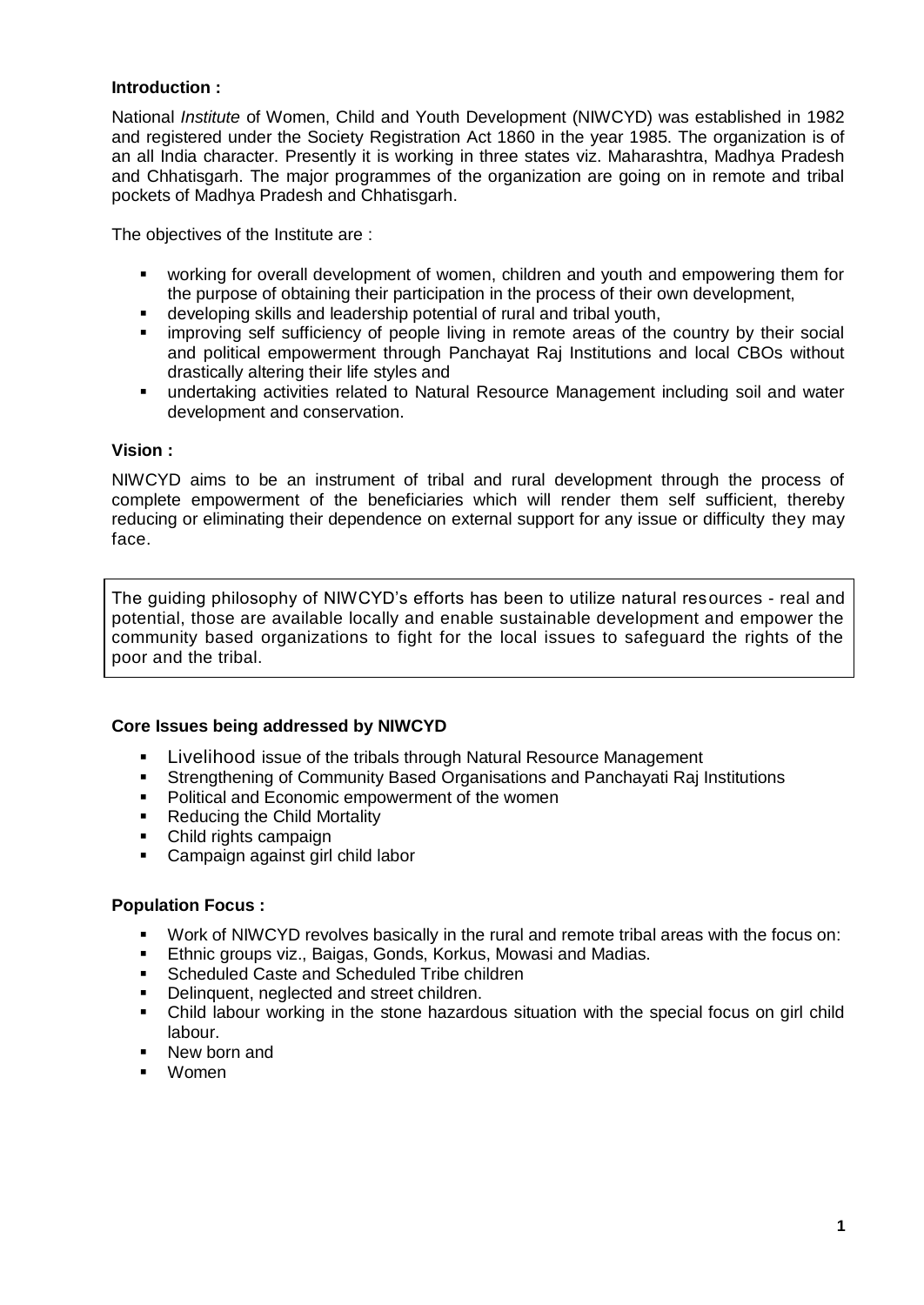## **Present Area of Operation :**

| <b>States</b>  | <b>Districts</b>                                                               |  |  |  |  |  |
|----------------|--------------------------------------------------------------------------------|--|--|--|--|--|
| Madhya Pradesh | Dindori, Mandla, Betul, Chhindwara, Jabalpur<br>(5 Districts) and Bhopal city. |  |  |  |  |  |
| Maharashtra    | Nagpur, Bhandara and Yeotmal<br>(3 Districts)                                  |  |  |  |  |  |
| Chhatisgarh    | Kanker and Jagdalpur<br>(2 Districts)                                          |  |  |  |  |  |

## **No. of Villages Covered :**

| Madhya Pradesh                           | $\sim 100$       | 500 Villages of Mahakoshal Region - Tribal Pocket |  |  |  |  |  |
|------------------------------------------|------------------|---------------------------------------------------|--|--|--|--|--|
| Maharashtra                              | -                | 25 villages of Vidarbha Region – Rural Pocket     |  |  |  |  |  |
| Chhatisgarh                              | $\sim$ 100 $\mu$ | 25 Villages of Bastar Region - Tribal Pocket      |  |  |  |  |  |
| 15 Slum areas of Nagpur and Bhopal city. |                  |                                                   |  |  |  |  |  |

NIWCYD is reaching a population of about 4 lakhs through its different projects in three states of Madhya Pradesh, Chhattisgarh and Vidarbha in Maharashtra. NIWCYDs projectwise interventions in different areas are briefly described below.

# *Integrated Rural and Tribal Development Projects*

## **Tribal Peoples' Organisation with Agricultural Development in Madhya Pradesh / Chhattisgargh (India)**

This project is being implemented in the 30 villages of Jabalpur, Chhindwara and Kanker districts in the states of Madhya Pradesh and Chhattisgarh respectively from September 2002 with the support of Terre des Hommes (TdH), Pune. The total population covered is 11,236 in 2,079 families.

The overall goal of this project is "To improve the status of life of the rural and tribal community through the twin interventions of Natural Resource Management (Soil Water Conservation) and Capacity Building"

and for doing so

- **IMPROVE** 11 Improve quality of the natural livelihood resources available in order to improve the food security of the people
- Expose the community to technical and knowledge inputs to enhance agricultural yield
- Increase awareness of the community of their basic and inalienable rights
- Build community structures to take charge of all forms of development
- **Foster economic activities for empowerment**
- Empower women and increase their role in the village level decision making
- **IMPROVE the quality of life for the children especially those who are neglected and are** working.

To achieve the above objectives following programmes were undertaken: Land and water development, strengthening of grain and seed banks, non formal education (NFE) centres for drop out children, campaign against girl child labour, women empowerment and capacity building of staff and village committees.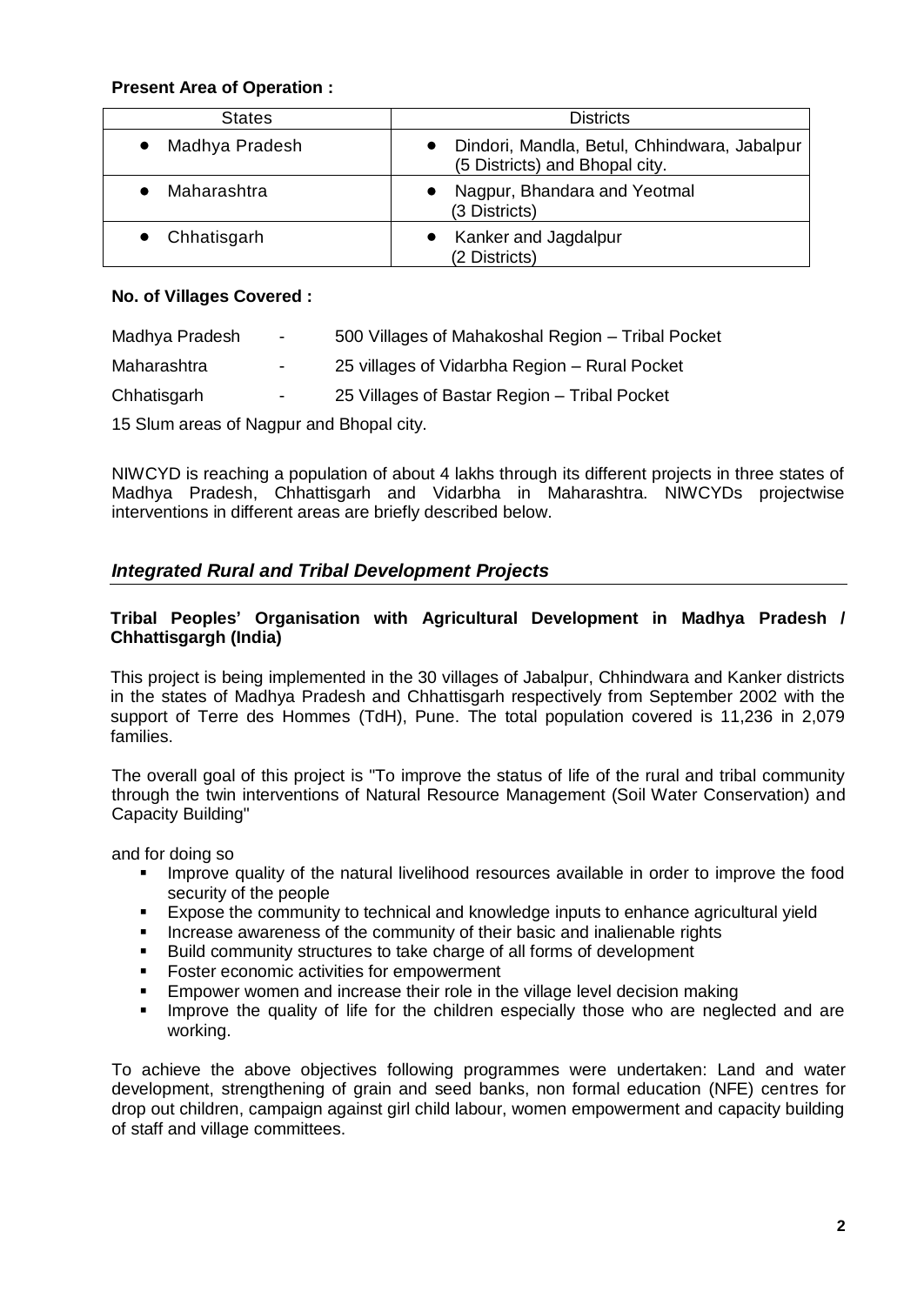The results achieved can be listed as -

Land Economy : 267 acres of farm land in 30 villages developed. Due to land development activity the cultivable area of the farms have increased along with increase in water retention capacity. As a result 646 families have befitted by the first phase of the work.

- **Farm productivity has increased by 30 % in 10 Villages.**
- Abut 221.5 acres of agriculture land can now be used for second crop leading to increase in the farm produce.
- 769 families benefited from seed bank. Thus they could not only do their timely sowing but also got out of the exploitation by big farmers and traders
- **EXECT** Landless families not only got the job at SWC but also took advantage of the grain bank

Water Management :

- Potable water is now available for 135 families due to water wells and spring development. Four wells, three springs, one lake and 32 temporary water structures constructed
- 390 families have started cultivation of second crop due to irrigation facilities developed under this project. 12 villages used the diesel pump for irrigation
- There is sufficient availability of water for cattle in 5 villages due to installation of temporary canals

Women empowerment :

- 60 SHGs formed, Rs. 1,57,391/- collected.
- The Self Help Groups have not only empowered women economically but also provided them with a political and social space in the community. This has developed their self image and have given them confidence to raise their issue in the village council.
- Following the training, about 29 women have already initiated horticulture and goat rearing for income generation.

Rural Organizational Structure

- Rs. 2,93,656/- generated as village fund in 30 villages.
- 40 families benefited from village funds and got out of the clutches of money lenders.
- 278 families benefited from grain and seed banks. 325 quintals of seeds and grains collected.
- The village council has been revived and has started regular meetings to discuss issues concerning them
- Panchayat members have started raising about their felt need before the Local Government authorities.
- Women Village council leaders (Sarpanch) have started actively participating in the village meetings and they are no more a proxy.
- Learning and management committee has been actively taking part in identifying the issues concerning the village and planning the programme. They are also gradually getting involved in the management of the community assets and participatory monitoring of the project.

Educational programme for children :

- 696 children attending 30 NFE classes
- Due to NFE centre there is increased level of awareness and motivation among the parents to send their children for education
- About 297 children through educational campaigns have started attending regular school including 50 % girls
- The normal attendance in the NFE centre is about 75 80%
- Due to NFE centres, gradually slow learners are moving in the mainstream school. So far about 22 % children from NFE have already joined the normal school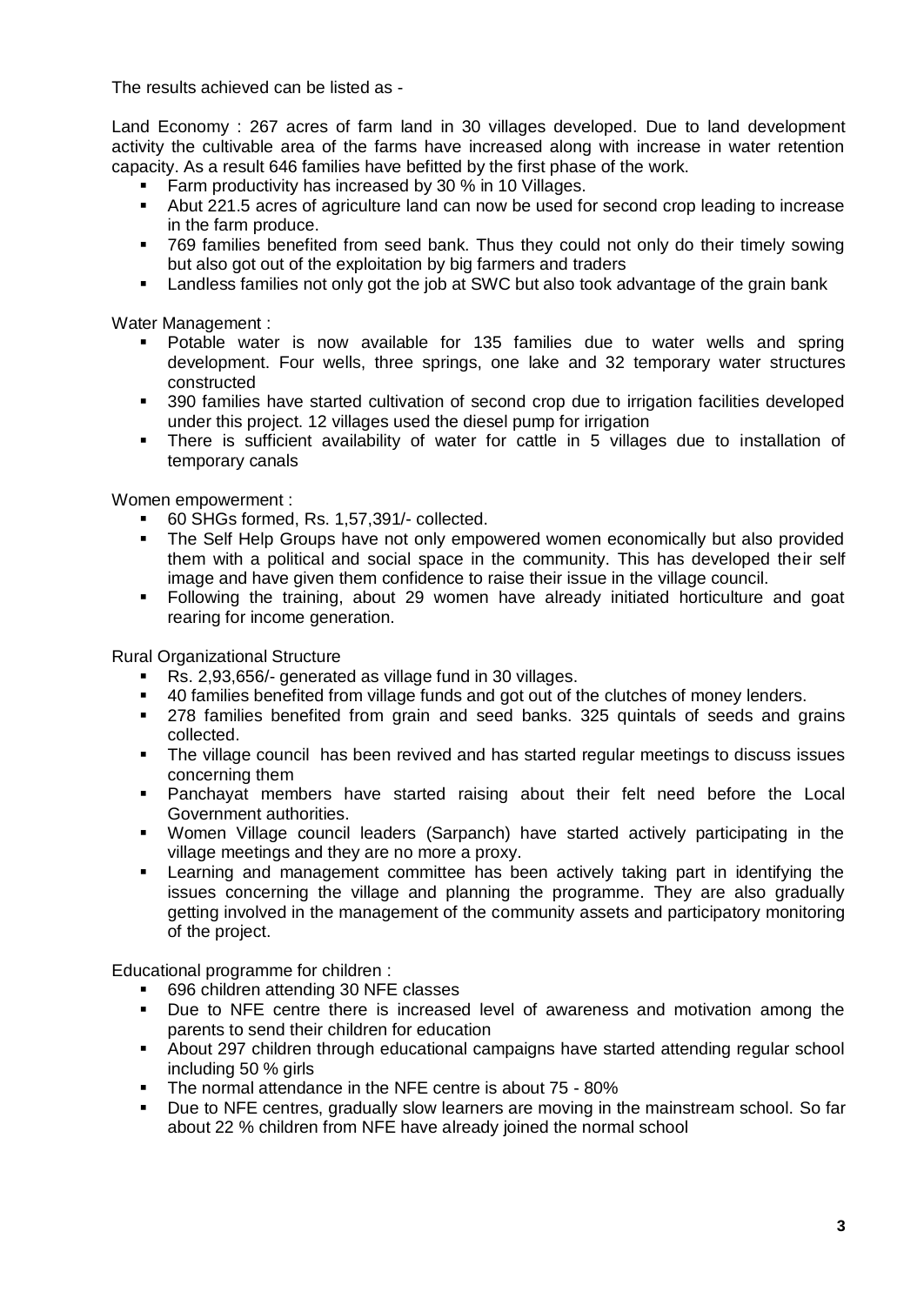Support programme for girls :

- There is a greater awareness among 250 families about the ill effect of child labour
- Critical awareness has been created among the girl child labourers about the adverse affect of child labour on their personality and development
- As a result about 92 girls have stopped going to stone crusher units and migration for agriculture labour
- As an alternative to child labour the girls have been involved in collective tailoring and horticulture with the moral support from their families

Staff Capacity building :

 Different trainings have led to a better planning and effective implementation of the programmes as well as proper documentation of the work.

Major achievements can be listed as -

- The availability of 51,653 person days of work generated in the area has reduced forced migration of people by 65%
- Due to the consientization process and counseling there is greater change in the thinking of the families of girl child labourers to release them form hazardous work of stone crushing units. As a result 75 girls have stopped working in the crushing unit and started group IGP activities.
- For the first time the women have started attending an participating the village council meetings.

Challenges Ahead :

It is a big challenge to release the girl children from the child labour, keeping in mind the geopolitical context wherein the project area of Jabalpur is quite influenced by the nearby city life and people do long for more than just a basic needs. Moreover, there is a pressure from the crusher unit lobby to lure more girls into labour. Therefore, it is a big challenge to create a solid, economically attractive and viable self employment in the area.

#### **Rural Development Programme in the tribal belt of Madhya Pradesh**

This project is being implemented with partnership of AWO, Germany. From Jan. 2003 six more villages were added to the previous five villages of Samnapur block of Dindori district in MP. Population of 2,831 covering 556 families (mostly Baiga) are benefited in 11 villages.

The activities carried out during the year are –

- Capacity building of village organisations
- **Soil Water Conservation**
- Sustainable agriculture
- **Income generation programmes**
- **Farm and Forest produce collection**
- **NFE Centres**
- **Health programme**

The results achieved are –

- 496 families developed 342 acres of land in five villages.
- Stream bunding done in three villages. 27 farmers cultivated second crop using diesel pumps.
- The stock in grain and seed banks has increased to 84 quintals
- 17.5 qunitals of oil seeds collected and sold in local market. Profit of Rs. 2,925/- earned.
- People generated village fund of Rs. 5,08,794/- through voluntary labour.
- 57 quintals of vermi-compost produced and used for organic farming by 30 farmers
- 140 out of school children benefited through NFE classes
- **17 TBAs trained for conducting safe deliveries**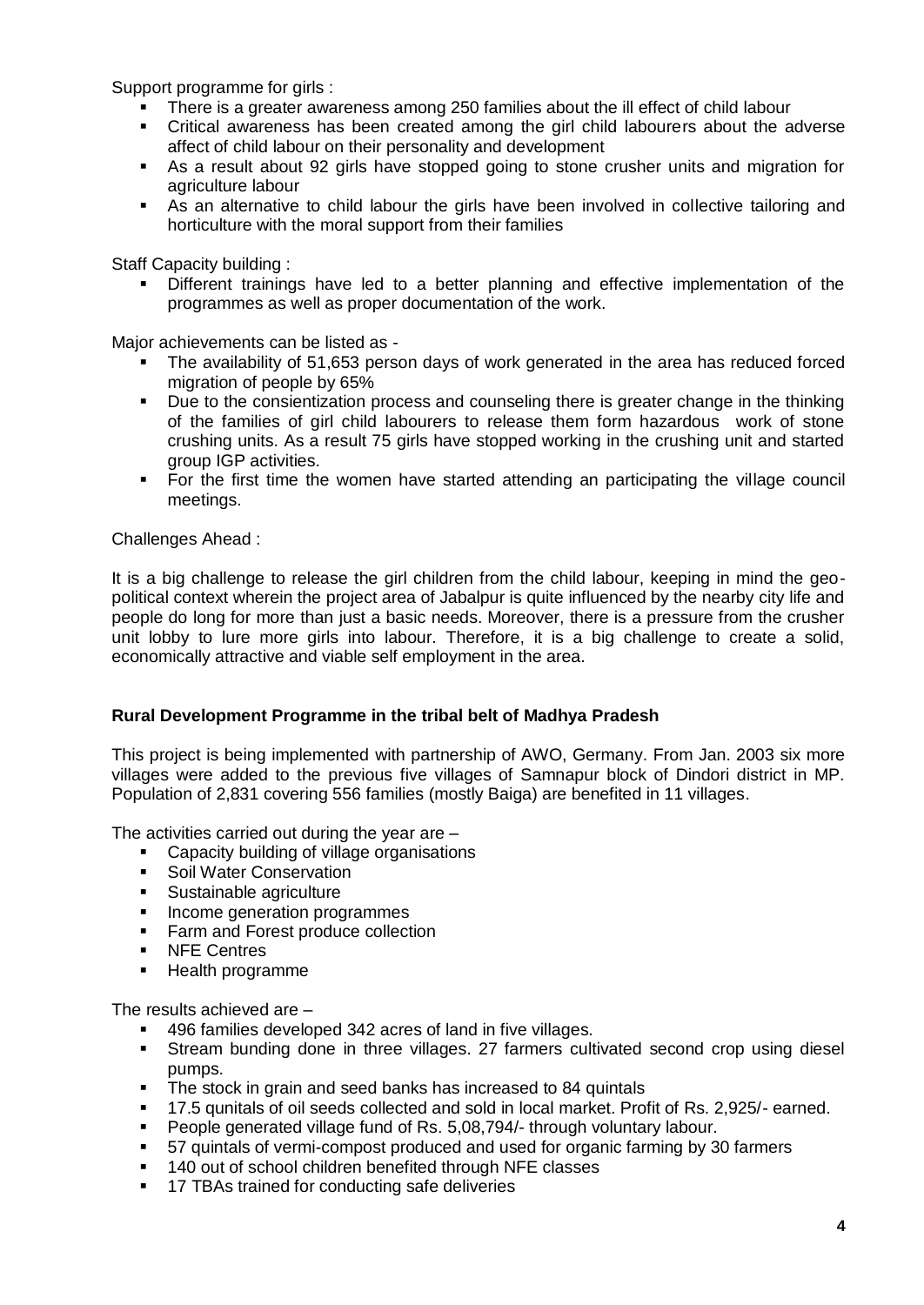**316 patients treated through health camps. Most of the people were suffering from** Malaria.

Through this programme exploitation from moneylenders and middle men has decrease. Crop productivity has increased by 30 – 40 % in treated land. Farmers are motivated to take second crop. Functioning of schools and Aanganwadi have improved due to intervention of village committees.

## **Drought Relief and Sustainable Adivasi Integrated Development (SAID) Programme**

**Drought Relief :** Due to scanty rainfall in 2002 drought situation was created in the project area in Dindori district. Oxfam supported NIWCYD for emergency drought relief programme in 25 villages of Amarpur and Baiga Chek area. During the summer of 2003 NIWCYD carried out a massive food for work programme.

Out of 1812 families 1375 poor families were covered under the programme and provided 16,374 person days of work. 57 hectares of land was treated by way of land levelling, Gutter bunds and pond. Migration was prevented due to this work in the project area. Also food security and seed availability was ensured during the monsoon of 2003.

Under the SAID Programme institutional building and capacity building of village institutions was done. Following training and exposure were organised in Dindori district –

- **Orientation Training to Forest Management**
- **Indigenous seed collection**
- **EXPOSURE VISIT ON NRM and Gender Mainstreaming**
- **EXEC** Capacity Building on management of grain and seed bank
- Demonstration on Vermi Compost and bio dung<br>■ Dona Pattal Training
- Dona Pattal Training
- Designing and strategizing SHG federation development for market access and trade of NTFP and agriculture produce
- Orientation training of Self-help groups
- **Training on NTFP**
- **Joint meeting with Forest department**
- Meetings Interface between community leaders, PRI and government officials

#### **Staff capacity building**

- **Process Documentation**
- **Forest Policy and Law**
- **EXECOMMUNITY MOBILIZATION AND VILLAGE INSTITUTION COMMUNITY** Community mobilization and village institution development
- **-** Legal Training
- Watershed development
- **Disaster Management**
- **Gender**

In the 14 villages, where NIWCYD initiated the activities in 1998, the impact is as follows:

- Food grain security increased to  $8 10$  months from  $4 5$  months.
- Stony and unused land converted for agricultural activity.
- 25 % families started taking second crop.
- Timely availability of Seed, food grains and cash helped in timely sowing and harvesting the crops thereby increasing the crop productivity.
- Exploitation from money lenders reduced to the extent of  $80 90$  %
- Adjoining villages demanded for similar work from Panchayat and government
- Forest department and some active Panchayats initiated similar activities through Forest Committees (Van Samiti) and Panchayat funds.
- In some villages families adopted land development activity on their own
- SHG members initiated collection of agricultural cash crop and are involved in seed and grain bank management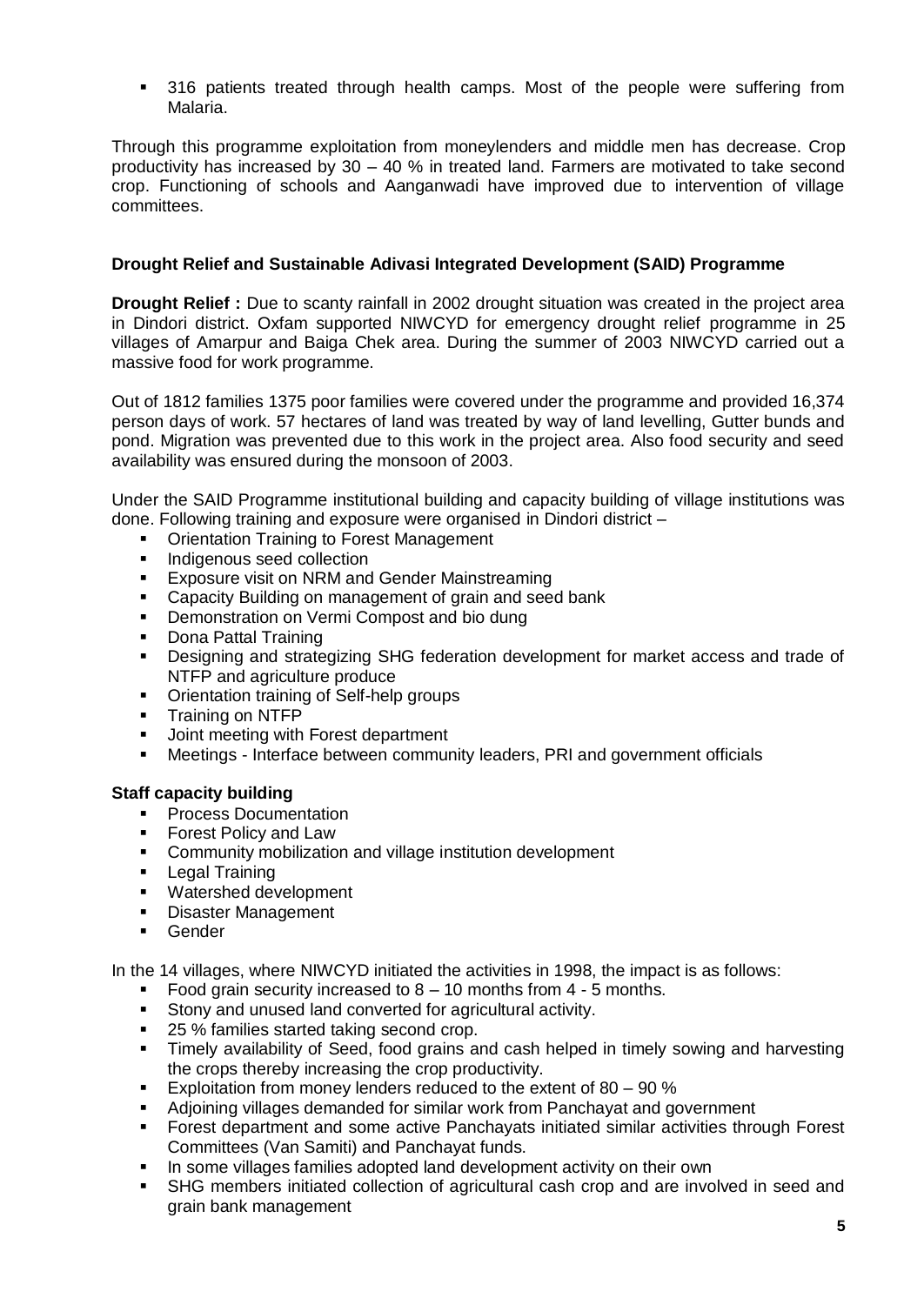- SHG members playing active role in Panchayat
- **Participation of women in Gramsabha has increased from 5 % to 45 50 %**

In the ten new villages where the interventions were initiated from 2002, the impact though very small, can be summarized as follows:

- The food availability has increased to 7-8 months in the year.
- Establishment of food grains and seeds banks ensured the availability during the rainy season and also in the emergency period.
- **Established village fund for prevention of exploitation by outsders.**
- In some villages group income generating activities have been initiated.

In **Chhindwara** district the SAID Programme was continued in five villages covering 2337 people (mostly Mowasi tribals). Following results were achieved :

- As per plan 250 acres of land treated, and brought under cultivation
- Fallow land brought under cultivation.<br>• 2 diesel pumps and pipes provided f
- 2 diesel pumps and pipes provided from additional budget. Pumps have been used for small kitchen gardening purpose. Second crop was available to 18 families.
- Bio dung pits prepared by 11 families from 5 villages
- Vermi-compost pits prepared by 22 families from 5 villages
- 30 quintals collected in grain banks and 6.33 quintals in grain banks. 123 families benefited
- Five women SHGs formed. Rs. 7,835/- deposits collected. Internal lending of Rs. 2300/ done
- **1615 fruit plants planted done by 249 families**
- The field training organised for workers and villagers
- Knowledge of workers and villagers upgraded on soil and water conservation.
- Participants learnt different watershed area treatment techniques like CC, FB, CB, RFB grass seeding and farm contour bunding.
- Knowledge of the members of the grain and seeds bank committees updated on the storage and management of grain and seeds bank.

#### **Community Development Project - Kanker**

This is a ongoing project supported by IGSSS. The project is being implemented in 11 tribal villages in Kanker district of Chhattisgarh. The objectives of the project are to strengthen the peoples' organasition and SHG and facilitate to improve the economic conditions of the tribals.

- Land development carried out by 71 families in 5 villages covering 2,30,562 cubic ft. The community voluntarily contributed 50 % of the cost of the work by way of labour.
- 7 new women SHG groups formed in 10 villages. The total SHGs are now 23 and the deposits have increased to Rs. 1,10,300/- in their bank accounts.
- 10 SHGs strengthened the *Mahua* and Tamarind trade. They earned an income of Rs. 24,549/-.
- Two more fair price shop started by VDC members in another two villages taking the total shops to four.
- Stock in the seed and grain banks increased to 25 quintals of paddy seed. This activity is going on in 6 villages.
- Two SHGs initiated fisheries and one group started piggery unit with government's support.
- **10 TBAs trained for conducting safe delivery.**

People's participation in village meeting has increased by 50 to 60 %. Women's participation has increased to 40 – 60 %. Dependency on outside market and money lenders reduced by 60 – 70 % due to internal lending of SHGs. NIWCYD has started withdrawing from the project villages.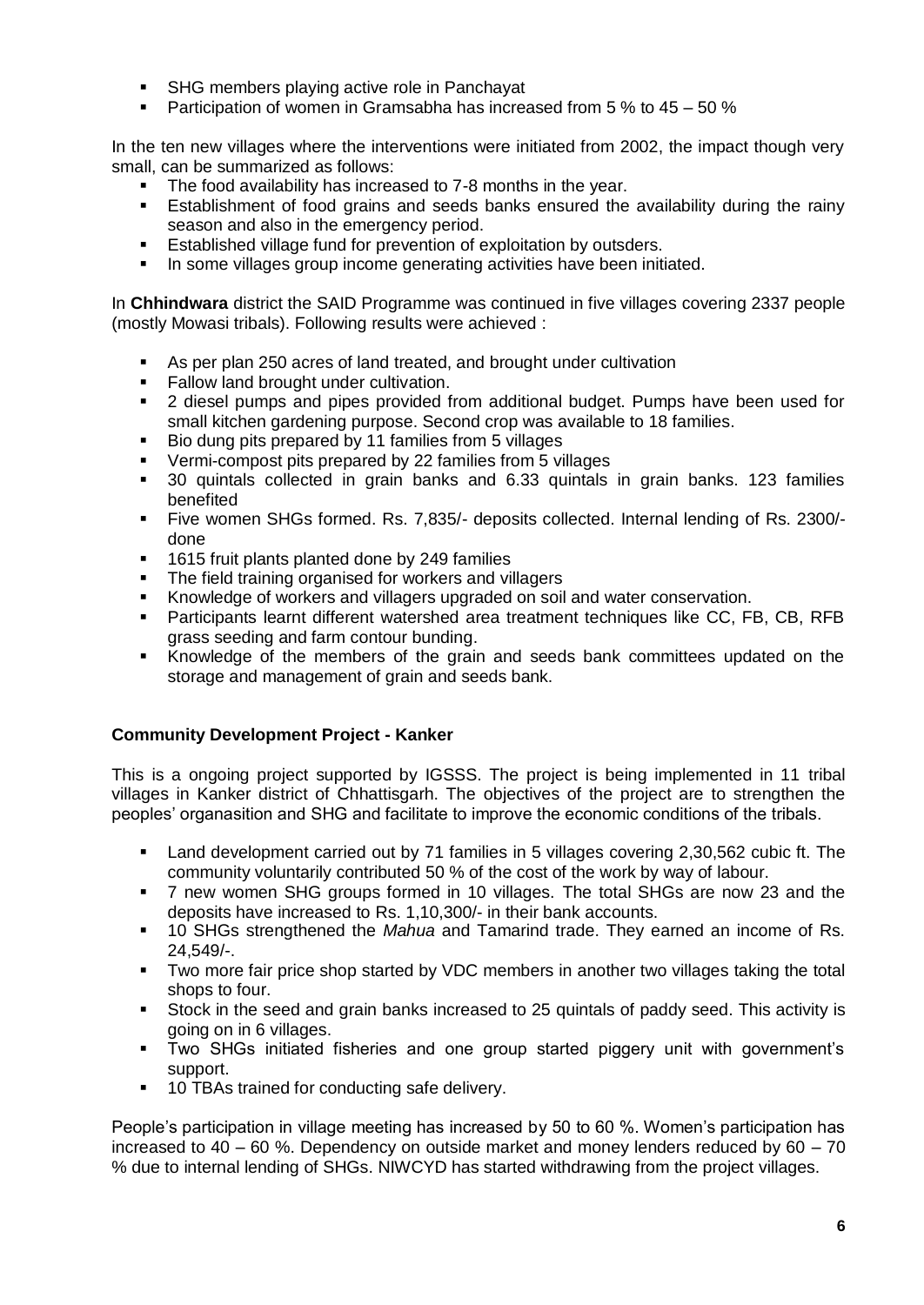## **Food security and irrigation for tribal farmers**

This project was started in 2 villages in Kanker district, CG from July 2003 with support from AFPRO, Raipur. The project targets the poorest men of the villages and strives to sensitize the people on gender issues with community participation at all levels.

To begin with the community was made aware of the programme, VDC and women SHGs formed, construction of community centre started, construction of pond and approach roads initiated, Balwadi started for 30 poor tribal children, trainings and exposures organised for land development, organic farming, capacity building of VDC members and women SHGs.

#### **Human rights project for livelihood**

This project was to support the people rehabilitated from the Totladoah dam colony in Ramtek block of Nagpur district. The project started in March 2003 with support from SwissAid, Mumbai.

The aim of this project was to generate sustainable income, restoration options for the eligible displaced persons so that the people start earning to an extent that they are above poverty line and the affected families regenerate the destroyed resources and manage them for meeting their livelihood needs

Different activities carried out were -

- Completion of land development work for kitchen gardening
- **Support for agriculture through seeds**
- **Strengthening of established SHGs and fisheries**
- **Promotion and linkages with government welfare schemes**

Output of the project was -

- Seven quintals of seeds of soya been, pulses, etc. was provided to 35 families
- 325 families have been provided shelters at the rehabilitation site at Rayatwadi (Wadambha) Deolapar, dist. Nagpur
- Drinking water and nistar problem solved for all the families through project and government efforts.
- **•** During the lean period provided employment for livelihood thereby stopped working migration of 225 families.
- 45 acres of land provided by the government to 325 displaced families. The procedure of land titles is initiated by the local group

The people in the new settlement with support from local group are now liaisoning with the government for their employment and livelihood issue.

#### **Human rights project for livelihood**

This project was to support the people from one village in Kondhagaon block of Bastar district. The project started in March 2003 with support from SwissAid, Mumbai.

The aim of this programme was to generate sustainable income, restoration options for the eligible poor tribal persons so that the people start earning to an extent that they are above poverty line and the affected families regenerate the destroyed resources and manage them for meeting their livelihood needs. In this programmes the specific focus was given on the involvement of women.

To achieve the objective, following activities have been carried out:

- **Mass Mobilisation and social action**
- **Implementation of soil and water conservation activities.**
- **Women awareness.**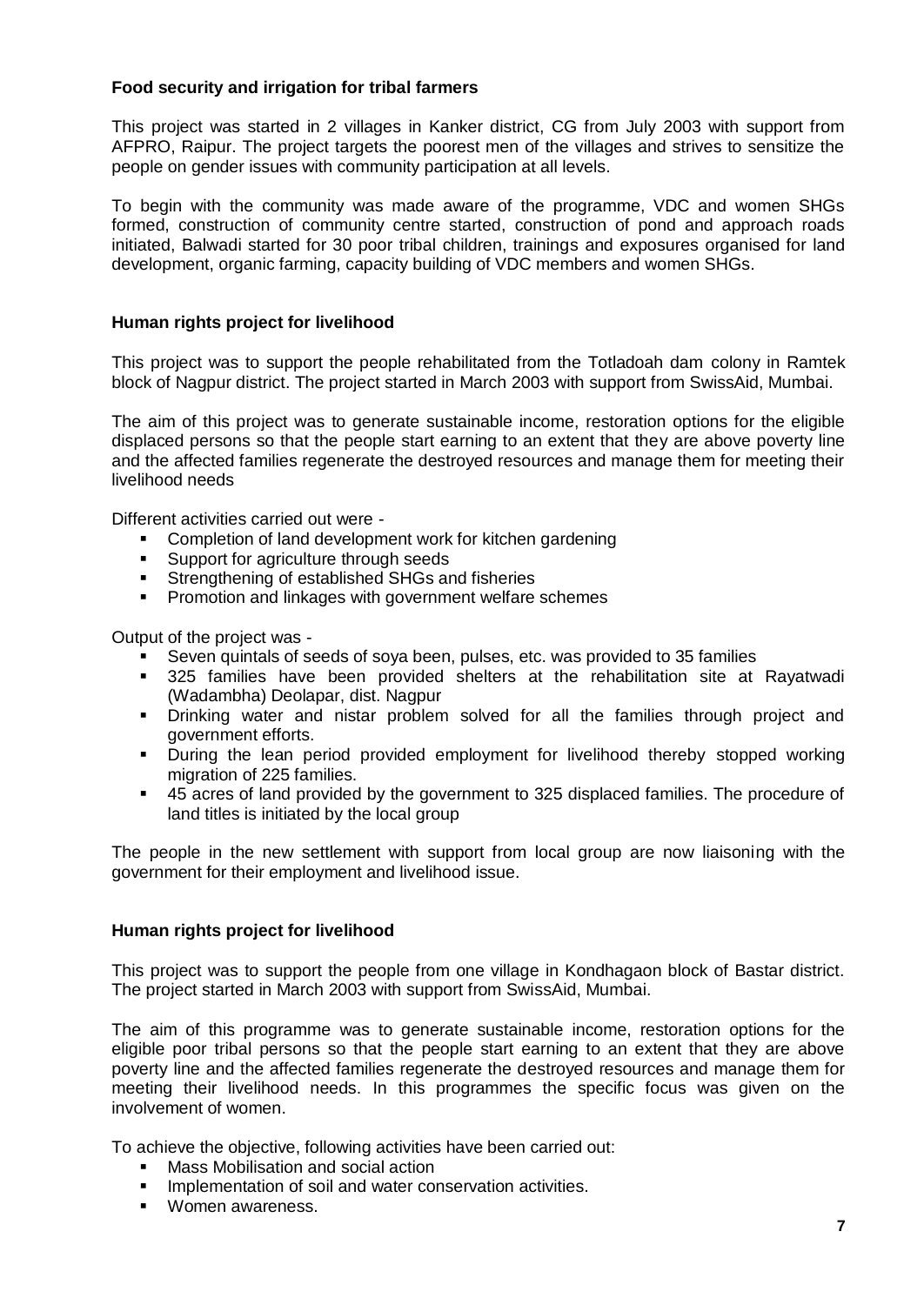The outcomes of the project can be listed as -

- **Due to resource regeneration community ownership feeling of 70 families on land and** water resources has become strong.
- 45 acres of land belonging to 45 families is regenerated.
- Due to canal repairing 20 acres of land has been brought under irrigation thereby increasing the yield by 30%
- Tribal women organized through self-help groups and are participating in village meetings.
- 5272 man days of work provided to 70 families. This resulted in to these families not migrating in the season.

# *Child Development Projects*

#### **Bachpan project**

The programs were planned this year to address the issue of child rights. The programs organized were taking in consideration the rights of children that are violated. The issues highlighted this year include :

- **Education.**
- Child labor and
- Child development.
- **Health**

Steps Ahead: This year programs initiated with expansion of project area to two more slums of Bhopal city i.e. Shankracharya Nagar & Bajariya Thana area. About 100 children are covered under sponsorship program with 82 successful linkages. Education initiatives were expanded during this period of time in collaboration with Pratham Mumbai.

#### **Interventions & major achievements**

Joining hands with literacy - - - Educational initiatives.

With the emphasis on flexible schedules, high student participation and a friendly relaxed way of teaching in informal settings with simple and effective teaching aids, 9 non-formal educational centers are running in 7 slums & 1 colony of gas victims involving 284 children, out of which 161 are girls. 9 Balsakhis are regularly educating the children & slowly moving from the educational initiator to the community mobilizer regards to the issue of education. The average strength of these centres in each quarter is summarised as –

| #  | <b>Community Name</b> | Jan.-March  |       | Apr.-June   |       | July-Sept.  |       | Oct.-Dec.   |       | Avg. in<br>2003 |       |
|----|-----------------------|-------------|-------|-------------|-------|-------------|-------|-------------|-------|-----------------|-------|
|    |                       | <b>Boys</b> | Girls | <b>Boys</b> | Girls | <b>Boys</b> | Girls | <b>Boys</b> | Girls | <b>Boys</b>     | Girls |
| 1. | Indira Nagar          | 72          | 82    | 26          | 32    | 18          | 24    | 20          | 18    | 34              | 39    |
| 2. | PC Nagar              | 17          | 38    | 13          | 21    | 14          | 25    | 11          | 17    | 13              | 25    |
| 3. | Mira Nagar            | 18          | 33    | 22          | 34    | 22          | 32    | 12          | 07    | 18              | 26    |
| 4. | Laxman Nagar          | 13          | 14    | 08          | 20    | 06          | 16    | 08          | 16    | 08              | 16    |
| 5. | Krishna Nagar         | 00          | 00    | 14          | 26    | 26          | 13    | 10          | 05    | 16              | 14    |
| 6. | Gulab Nagar           | 12          | 30    | 12          | 31    | 07          | 17    | 13          | 25    | 11              | 25    |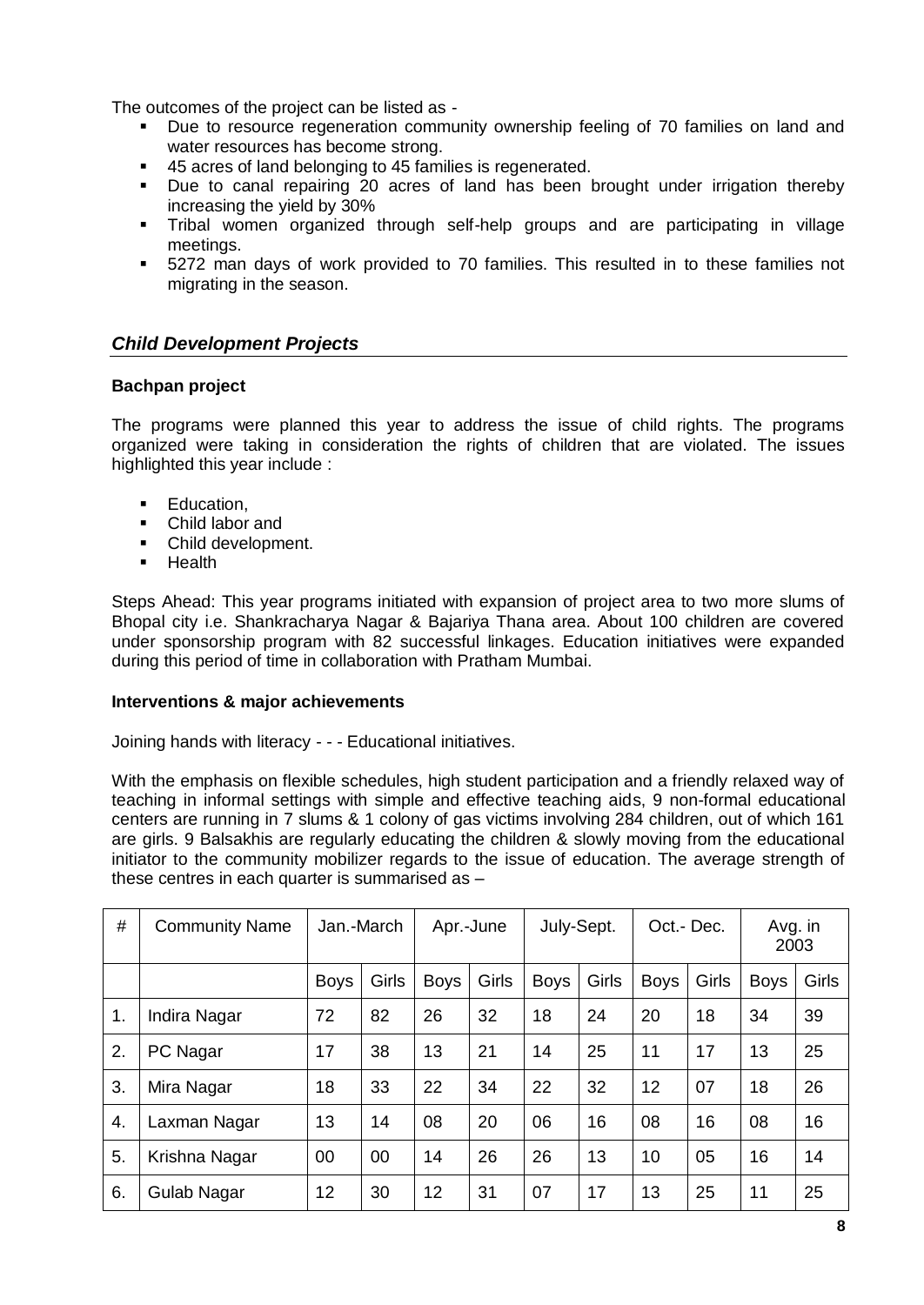| #  | <b>Community Name</b> | Jan.-March  |       | Apr.-June   |       | July-Sept.  |       | Oct.-Dec.   |       | Avg. in<br>2003 |       |
|----|-----------------------|-------------|-------|-------------|-------|-------------|-------|-------------|-------|-----------------|-------|
|    |                       | <b>Boys</b> | Girls | <b>Boys</b> | Girls | <b>Boys</b> | Girls | <b>Boys</b> | Girls | <b>Boys</b>     | Girls |
| 7. | Saraswati Nagar       | 00          | 00    | 00          | 00    | 00          | 00    | 20          | 09    | 20              | 09    |
| 8. | Karond H block        | 13          | 25    | 18          | 21    | 10          | 30    | 10          | 30    | 12              | 26    |
| 9. | Karod L block         | 09          | 23    | 11          | 27    | 13          | 26    | 12          | 20    | 11              | 24    |
|    | Average Strength      | 22          | 35    | 15          | 26    | 14          | 22    | 13          | 14    | 16              | 24    |

**Sensitization programs** & Linking of children from non-formal educational centers to formal education through enrollment drive

Through Education enrolment campaign including 175 parents of children we have enrolled 166 children to the formal education including 65 girls of community who are never been to school. 120 children enrolled through our community centers. Simultaneously sensitization programs for teachers of government schools were also organized to make child friendly atmosphere at school level. Through the involvement of community people we have also initiated a government school near the community to cater the educational need of children.

#### **Case Study**

And I joined the school - - -

My Name is Abhay Akkle. I am 12 years old. I live in the slums of Indira Nagar. I am the third son of my parents Bhaiyalal and Anita Bai Akkle. We had migrated to Bhopal 25years ago, as he got employed here as electrician. My family is residing in the slums of Indira Nagar since last 15 years. I was born and brought up in this slum. I have two elder brothers, Ashish and Akash Akkle. Both of my parents are working on daily wages.

Since last two years my studies were discontinued, due to financial crisis in my family. I had to dropout from the school. With the efforts of Bachpan project, a government school is opened near my slum. The fee of this school was also reduced by the project. Due to reduction of fee my mother was convinced to send me to school. So at present I am studying in the second standard of Sabji farm Primary school, Bhopal. My timings of school are from morning 8 to 12 in afternoon. I am also a member of Indira Nagar Child development group.

#### **Health Programs :**

Groups of children and adolescent groups were formed to run the health and sanitation activities with in the community. Child development groups & adolescent girls groups were facilitated in the respective communities. Through meetings and trainings their capacities are enhanced to increase their participation in the programs. They have undertaken drama workshop and celebrated various important days like child rights day, environment day, republic day etc. with full involvement. Their increase participation in programs also helped to involve their parents in different programs. 10 health checkup camps were organized in the area covering 394 children. 238 girl children were also benefited through these camps.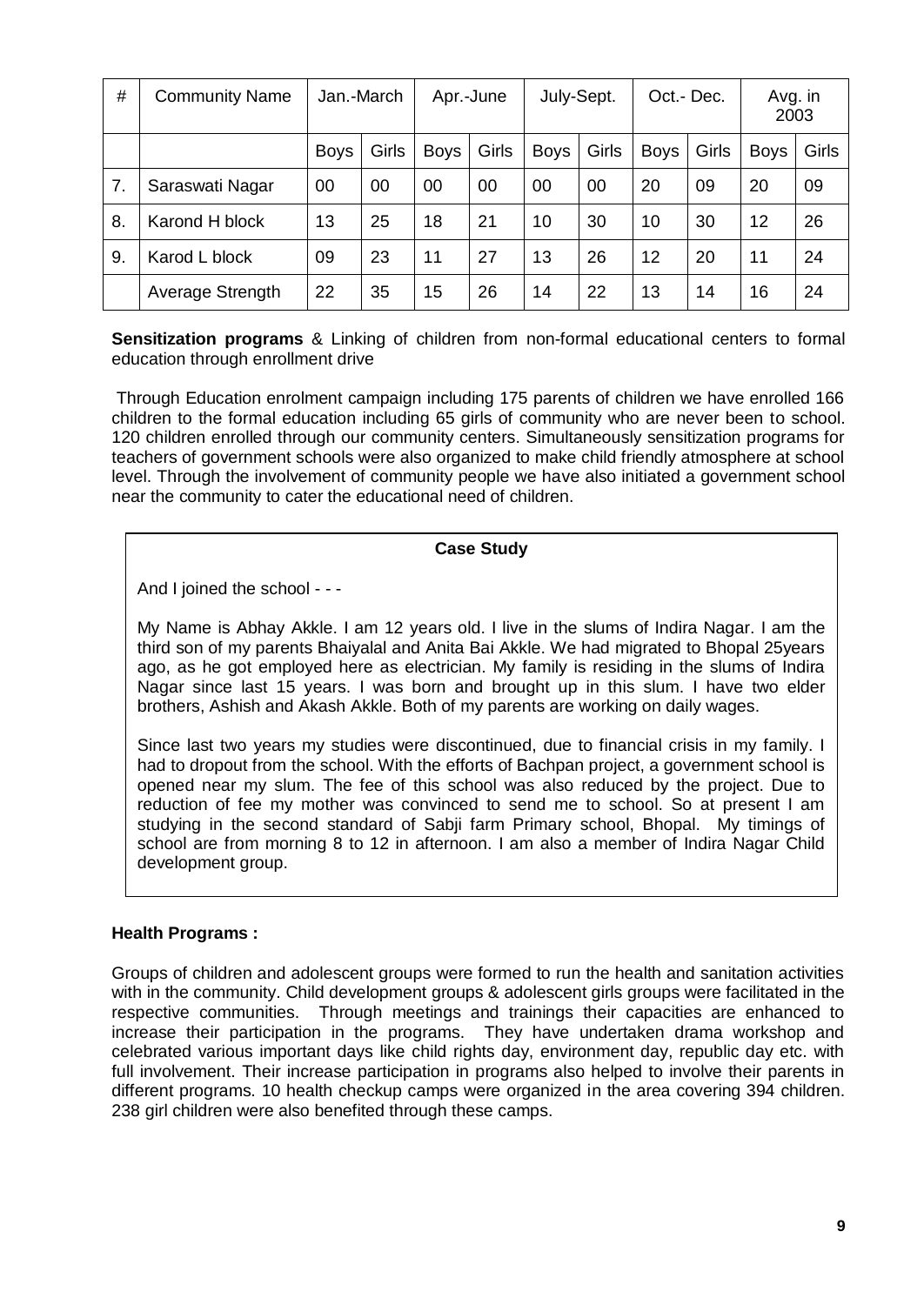### **Major Achievements :**

- One government school is initiated near community.
- 1100 children covered through Pratham Program in educational centers with in the area.<br>■ 2 children of the project have participated in the National convention on children's right
- 2 children of the project have participated in the National convention on children's rights organized by CASP-plan Delhi.

## **Major Challenges :**

In these successive years the project organized various initiatives. Still there are few issues that need to be addressed in the coming years. The major challenges are -

- The Younger Siblings Of The Children Accompany The Children Coming To Our Non-Formal Educational Centers. The siblings of these children either need to be linked with the ICDS program or given the assistance of the crèches.
- Access to education for Children involved in work is still difficult. So these children are to be linked with the educational facilities.
- **Mobilizing the government machinery.**

State level forum on child rights is yet to be initiated so that the issues regarding child rights can be raised on state level platform.

# **Creche cum Balwadi Programme**

The organisation is running 15 Creche cum Balwadi centres. Of these 10 centres are in Vidarbha, 3 in Madhya Pradesh and 2 in Chhattisgarh. 375 SC and ST children are benefited under this programme.

# *Health & Advocacy Projects*

## **Ankur Project - Home Based Neonatal Care (HBNC)**

Ankur project continued in 16 villages of Ramtek block of Nagpur district covering a population of 14,000. The project was supported by SEARCH, Gadchiroli. The Arogyadoots (VHW) started providing services to neonates and children.

During this year following activities were carried out :

- **NCS and VSS orientation trainings**
- **•** VHW orientation trainings
- **TBA** training
- Service delivery<br>Biannual Survey
- Biannual Survey

The village health worker (Arogyadoots) started services to the neonates as per the training provided to them. 19 Arogyadoots gained confidence and skills in handling the new born children after home deliveries. The VHW handled cases of low birth weight, hypothermia, birth asphyxia, sepsis, pneumonia and vit. K injection.

#### **Reproductive Child Health (RCH) Project**

This project continued this year in 40 villages of Amarpur block of DIndori district of Madhya Pradesh. Through this project skills of 35 TBAs were upgraded. Health education was provided to pregnant women. Proper supply of supplementary nutrition was ensured to villages through Aanganwadi. Awareness was created amongst youths and eligible couples on small family norm, health and sanitation.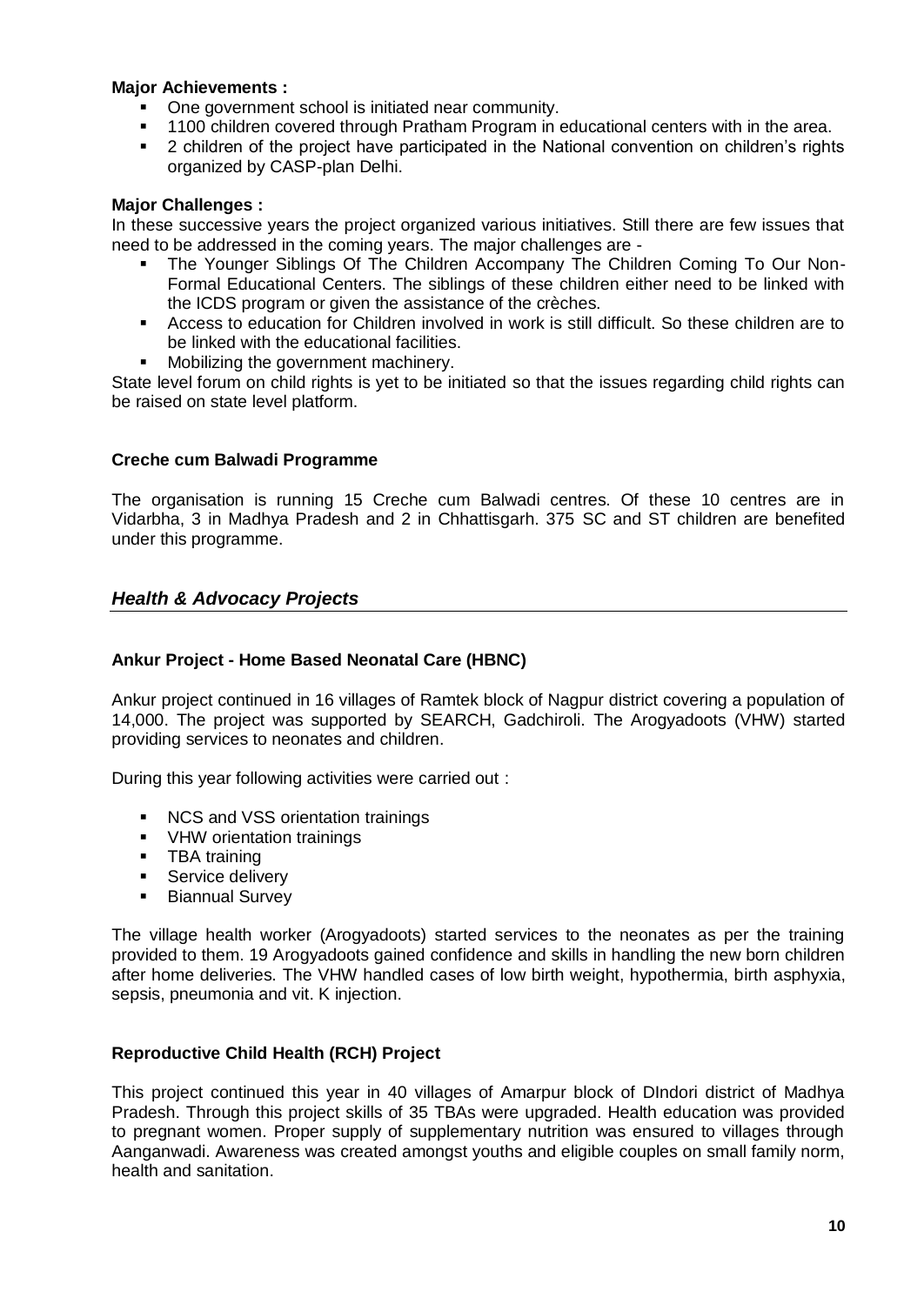## **Resource Centre**

NIWCYD has established a resource centre for NGOs and other peoples' organisations in Nainpur, district Mandla, MP. This centre is supported by own resources of the organisation.

The main activities include :

- Collection, analysis and dissemination of information on Government Resolutions, law and bills tabled in parliament and state assemblies
- **Strengthening people based campaigns**
- Networking amongst NGOs, academia and government officials

A number of NGOs have been taking advantage of the service provided by this centre.

#### **Swayam Samarthan Project**

This project was launched in July 2003 in 450 villages of four districts of Madhya Pradesh. This is a network project lead by NIWCYD and partnered by five NGOs in Betul, Chhindwara and Betul districts. The project is supported by DFID under the Poorest Area Civil Society (PACS) Programme through Development Alternatives, New Delhi.

The overall project goal is "Building and strengthening people's institutions in 450 villages in Mandla, Dindori, Chhindwara and Betul districts of Madhya Pradesh; thereby enabling conservation and efficient use of their natural resources and benefits under government schemes".

Specifically the project objectives are

- To facilitate creation of peoples institutions at the village / panchayat / district level and their strengthening
- To promote local leadership (especially women) for enabling functional decision making in all spheres of development.
- To enhance per capita income of the poor
- **Influence present state policies and programmes on issues of livelihood, land rights of** forest dwellers, NTFP rights and forest usership (nistar) rights, government programmes for people and advocate for changes policies / programmes in favour of the poor and the marginalised.

Following activities were carried out in the first three quarters –

- NGO Chief Functionaries meeting
- **Building the Project team Recruitments**
- **Establishing management and financial systems and designing the MIS**
- **Induction Workshop and ToT of Central Team and Cluster Coordinators**
- **Training of accounts writers**
- **Induction Workshop and Training of Field Workers**
- **Workshop to Finalise Plan of Action**
- **Village level meetings with PRI Members, villagers**
- **EXECT** Activation / Formation of Gram Sabha
- **Entrepreneurship Motivational Campaigns**
- **NGO Chief Functionaries review meeting**
- **Establishment of Cluster Information Centre**
- Obtaining and disseminating information on government schemes
- **IDENTIFICATE:** Identification / Selection of Gramdoot
- **EXEC** Capacity Building of Gramdoots
- **Baseline Survey**
- **PRA for felt needs of villagers**
- **Training of Field Workers**
- Cluster & Block Level Coordination with Govt. Agencies / Advocacy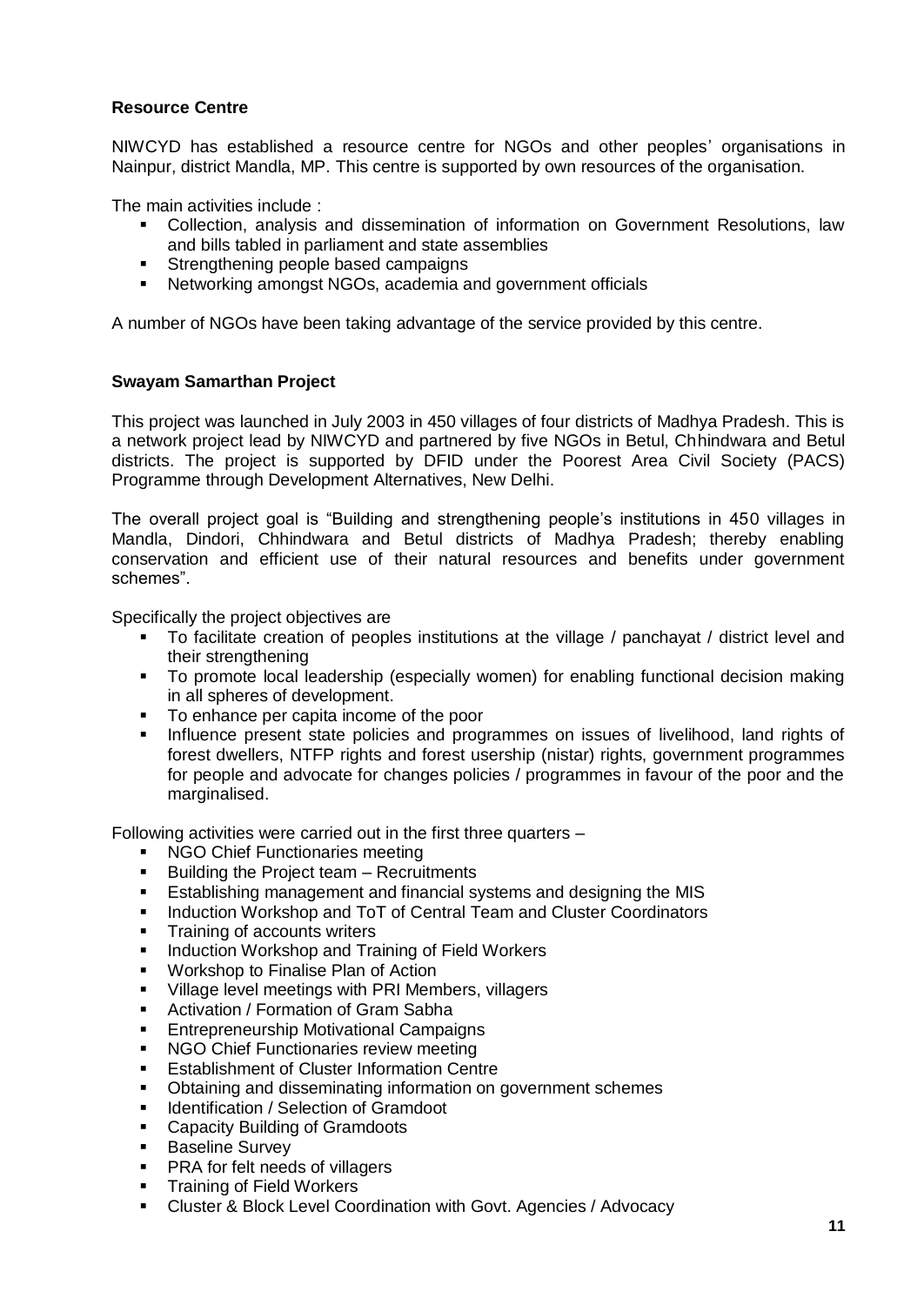- Media / state / central level advocacy meetings
- **EXEC** Cluster Level Monthly Review Meeting
- **Process / Photo Documentation**<br>**Reporting to PACS**
- Reporting to PACS

This project is first large project of NIWCYD involving capacity building of people and liaisoning with government in networking mode with NGOs in Madhya Pradesh. 450 village volunteers (Gramdoots) and team of 90 staff members trained to implement the project at grass root level.

# *Supporting Agencies*

The NIWCYD Governing Council wishes to acknowledge the support it has received from a variety of individuals and institutions in the year under report. This includes financial support from

- OXFAM (India) Trust, Lucknow
- **Indo German Social Service Society (IGSSS), Bhubaneshwar**
- Swiss Aid, Mumbai
- AWO, Germany
- **Terre des Hommes (TdH), Pune**
- ActionAid India, Bhopal
- **DFID through Development Alternatives, New Delhi**
- Ministry of Health and Family Welfare through Tarun Sanskar, Jabalpur
- **SEARCH, Gadchiroli**
- **-** AFPRO, Raipur

and Technical support from

- **GreenEarth Social Development Consulting Pvt. Ltd.**
- National Environment Engineering and Research Institute (NEERI), Nagpur
- **SEARCH, Gadchiroli**
- **•** Pratham, Mumbai

The governing council also wishes to thank the staff, volunteers and various technical associates who have contributed greatly to its programmes and mission.